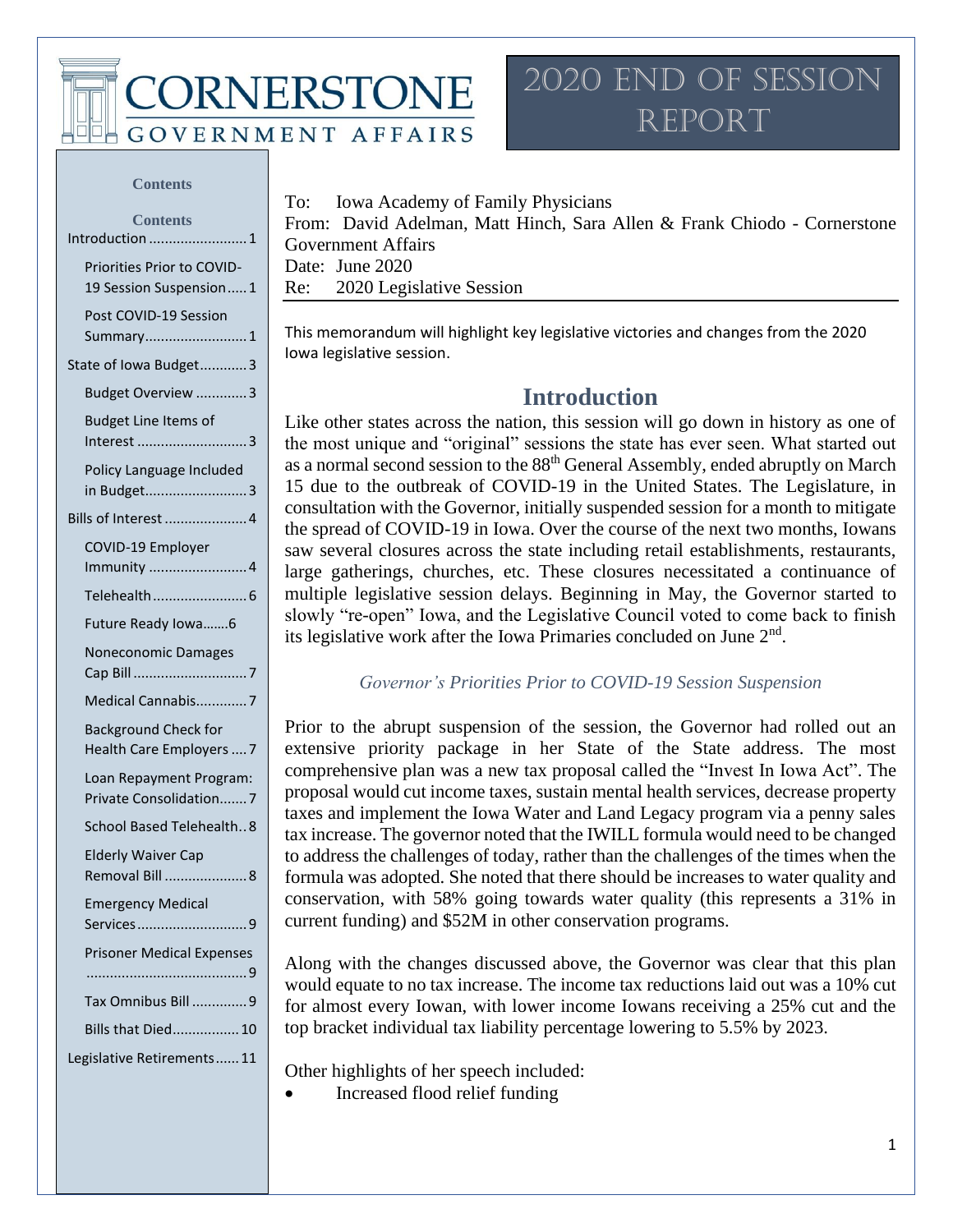2020 End of Session **REPORT** 

- \$2M for renewable fuels infrastructure, as well as expansion of E-15 promotion tax credits
- Constitutional amendment for the unborn
- Maternal care expansion by the creation of four OB fellowships for family practice physicians
- Increased funding for telemedicine
- Increased funding for Empower Rural Iowa to improve broadband connectedness across the state
- \$103M appropriation for K-12 funding
- Expanding Future Ready Iowa so more Iowans can benefit and gain licenses/skills for middle class employment
- Improving access and affordability of childcare by:
	- o Expansion of the early childhood tax credit from \$45k to 90k
	- o Elimination of the childcare cliff effect by implementing a tiered system of benefits.
- Restore voting rights for felons in Iowa
- Licensing Overhaul by adopting reciprocity for certain licenses, review of current license structure in the state and eliminating licensure fees for certain low income professions.

The state budget looked to be in great shape as the Legislature convened in January. Revenue growth was trending well and the Legislature was ready to be proactive addressing the Governor's priorities as well as their own, which included tax reform, growing Iowa's workforce, child care and increasing broadband connectivity.

#### *Post COVID-19 Session Summary*

On June 3<sup>rd</sup>, the Legislature reconvened the session. The plan from House and Senate Republican leadership was laid out a couple weeks in advance. The Capitol would be open to the public and the week would start on Wednesday, June 3rd and act as the "second funnel" week. This second funnel would act as normal—essentially funnel out priority bills that had successfully moved through one full chamber and the corresponding chamber's full committee. If the bill failed to clear this hurdle, it would be dead for the year.

The hope by both sides was to complete its work in two to three weeks, ending by mid to late June. They accomplished this goal by adjourning on Sunday afternoon, June 14<sup>th</sup>. Added to an already unique return to the Capitol, was the multiple protests that Des Moines was experiencing due to the killing of George Floyd by Minneapolis police officers. Iowa saw many protests and riots over the weeks the session met, prompting a discussion on certain police reforms the Legislature would pass to address the issues brought forward by the protesters.

Prior to the session gaveling in, the Legislature and the Governor called for an additional Revenue Estimating Conference meeting to set new revenue numbers that the Legislature would use to set its budget. The REC met at the end of May to adjust its revenue forecast to account for changes due to the impact of COVID-19 on Iowa's economy. The changes to the fiscal year revenue projections were as follows:

- For FY 2020: the March estimate of \$8.090B was downgraded to \$7.926B (reduction of \$150M). This represents positive revenue growth of 0.9%, or a \$82.4M increase for FY20 from FY19.
- For FY 2021: The March estimate was at \$8.236B. They downgraded this projection to \$7.876B. This number represents a \$360M downgrade from the March estimate. This number represented the cap that the legislature was able to spend.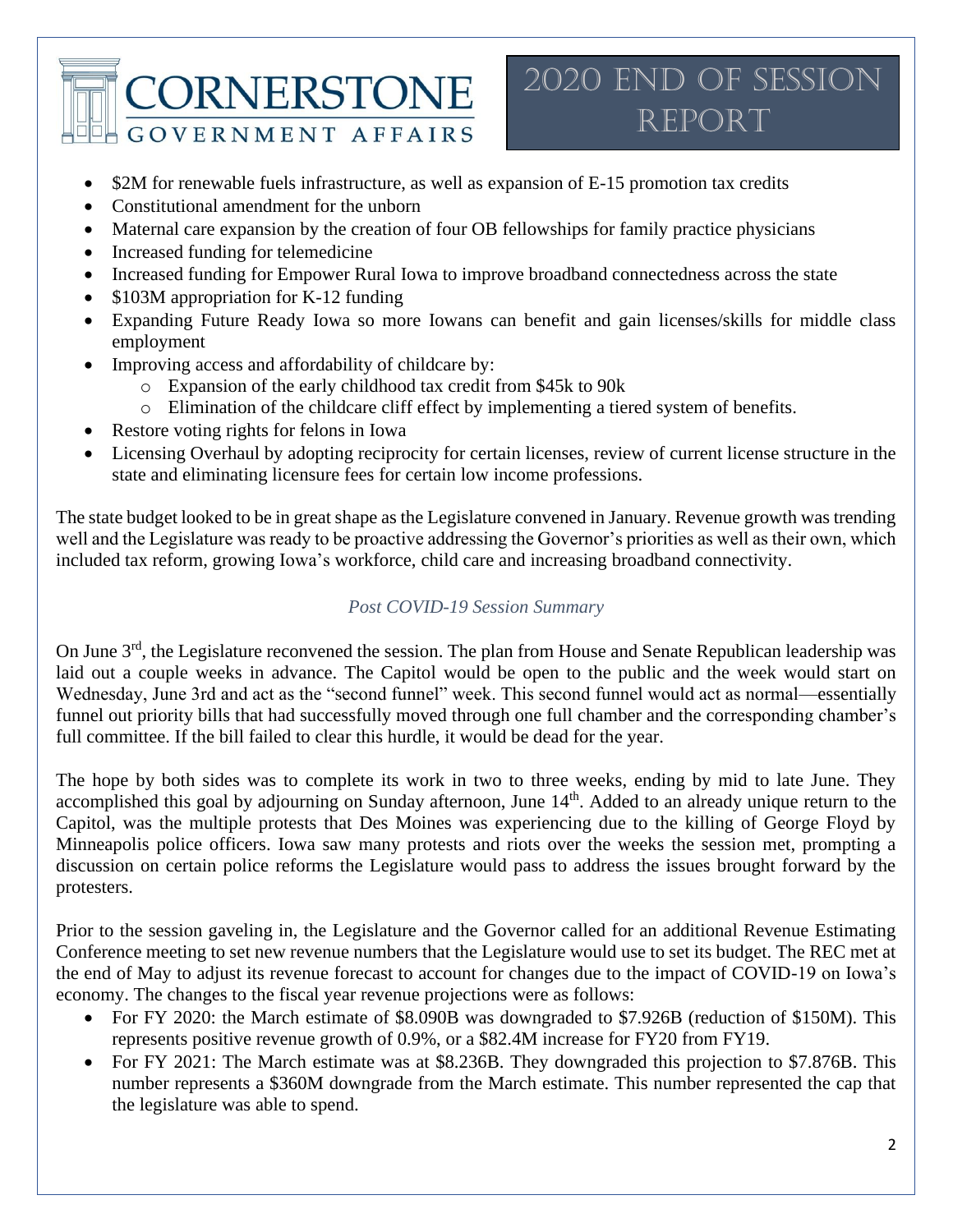The final revenue number agreed by the House and the Senate for a global budget was \$7.787B. This change was made due to declining revenues due to COVID-19 shutdown in Iowa and nationally. This revenue adjustment changed several priorities pushed by both chambers and the Governor. Priorities like "Invest In Iowa" Act, tax reform and water quality initiatives were abandoned as legislators moved to pass mostly a status-quo budget.

A smaller number of priority bills were addressed by the Legislature when they returned. These bills included: COVID-19 employer immunity, 24 hour waiting period for abortions, tax changes, and bipartisan police reform legislation.

### **State of Iowa Budget**

*Budget Overview*

The budget setting process was much different this year as revenue forecasting was changed just weeks before the state passed its budget. However, what was normal was the negotiations that were required to take place between the House and Senate prior to the legislature adopting its final budget target. The House and Senate moved three budget bills—one omnibus appropriations bill, [HF 2643;](https://www.legis.iowa.gov/legislation/BillBook?ga=88&ba=hf2643) the Rebuild Iowa Infrastructure Fund (RIIF) budget bill, [HF 2642;](https://www.legis.iowa.gov/legislation/BillBook?ga=88&ba=HF%202642&v=r) and the transportation budget bill, [HF 2644.](https://www.legis.iowa.gov/legislation/BillBook?ga=88&ba=hf2644) Normally, there are almost a dozen budget bills, with each individual budget subcommittee putting forth its own budget.

Once targets were agreed to by both chambers, the legislature was quick to pass a mostly status quo budget and adjourned "sine die" promptly thereafter. The agreed upon FY21 budget plan spends \$7.778 billion. This number is approximately \$26M less than FY 20. The joint budget agreement is does not spend down any of the state's reserve funds but does utilize some of the FY 20 ending balances that totaled \$500M. Individual budget targets were as follows:

| Administration & Regulation                          | \$54,057,536    |
|------------------------------------------------------|-----------------|
| Ag & Natural Resources                               | \$43,250,777    |
| <b>Economic Development</b>                          | \$41,595,830    |
| Education                                            | \$945,837,630   |
| Health & Human Services                              | \$1,988,254,399 |
| Justice Systems                                      | \$768,576,150   |
| State Aid to Schools & other standing appropriations | \$3,936,921,325 |
| <b>GENERAL FUND TOTAL</b>                            | \$7,778,493,647 |

*Budget Line Items of Interest*

Unless otherwise noted, specific budget items of interest will be "status quo". Meaning they will receive the exact same appropriation as FY 20 (no growth, no cuts). Specific budget appropriations of interest include:

• Rural Psychiatric Residencies - \$400k. Status quo funding. Allows unencumbered funds to be utilized for FY 21.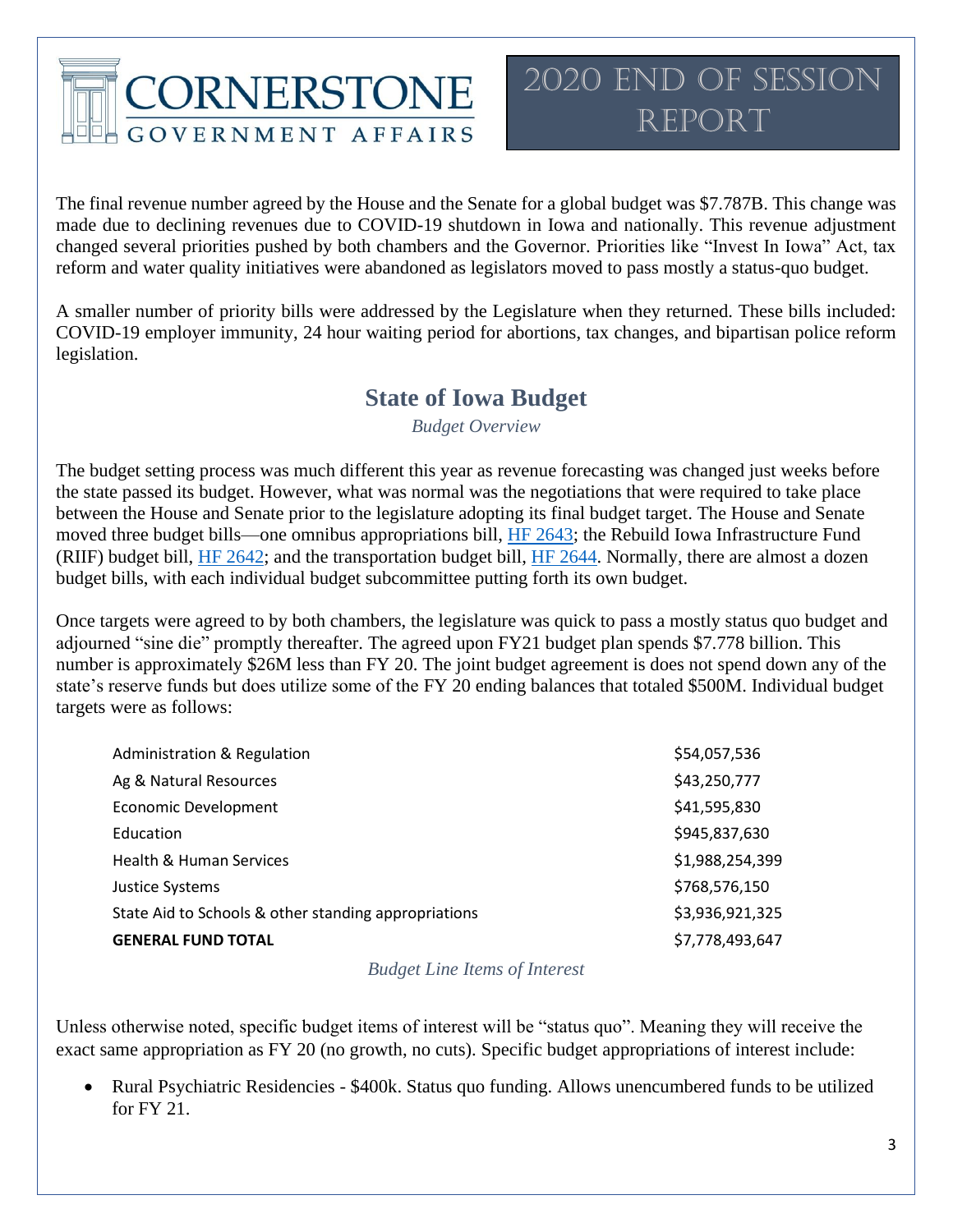- Assertive Community Treatment teams Status quo appropriation. Requires FY 21 reimbursement rates to stay the same as the rates in effect on June 30, 2020.
- Rural Loan Repayment Program \$1.425M (status quo appropriation which keeps the FY 20 increase of \$300,000)
- Medical Residency Program status quo funding that continues the program and appropriation. Increased reimbursement for HCBS tiered rates for SCL and Day Hab rates. Status quo appropriation that continues FY 20 increase of \$1 million.

#### *Policy Language Included in Budget*

The following policy language was included in the HHS budget bill (citation to Iowa House Republican Bill analysis):

- Mental Health:
	- o Provides DHS with additional oversight authority over the MHDS Regions, including reviewing financial information, contracts, and other audits, and requiring MHDS Regions to submit 28E agreements to DHS for approval.
	- o Provides that counties that leave one MHDS Region, to move to another, may retain their ending fund balances associated with that county.
	- o Requires DHS to facilitate and all counties in the County Social Services MHDS Region to participate in discussions regarding the membership of CSS Region. This section allows a new MHDS Region to form if it meets the population and other requirements in the section.
	- o Requires Polk County MHDS to draw down Medicaid funds when available.
	- o Allows Polk County MHDS to collect up to \$5M from the Grow Iowa Values Fund due to their significant budget shortfall.
- *County Hospital funding.* Extends the county hospital funding provisions of the Governor's proclamations through June 30, 2021. This includes the ability of county hospitals to borrow moneys secured solely by hospital revenues for the purposes of providing for working capital or general financing to sustain hospital operations. Additonally, the county hospital board may authorize noncurrent debt for the purpose of providing for working capital or general financing needs to sustain the operations of the hospital, in the form of the natural disaster loans from the state of federal government.

### **Bills of Interest**

#### *COVID-19 Employer Immunity*

[SF 2338](https://www.legis.iowa.gov/legislation/BillBook?ga=88&ba=sf2338) was a bill brought forward by several groups, including UnityPoint Health, that essentially creates immunity from COVID-19 related lawsuits if the employer was following Federal and State guidelines that was in place at the time of the matter in question. The legislation retro dates back to January 1, 2020 and is in effect until COVID19 is eliminated. The bill provides for the following:

• Requires that individuals bringing suit meet minimum medical conditions, in this case hospitalization or death.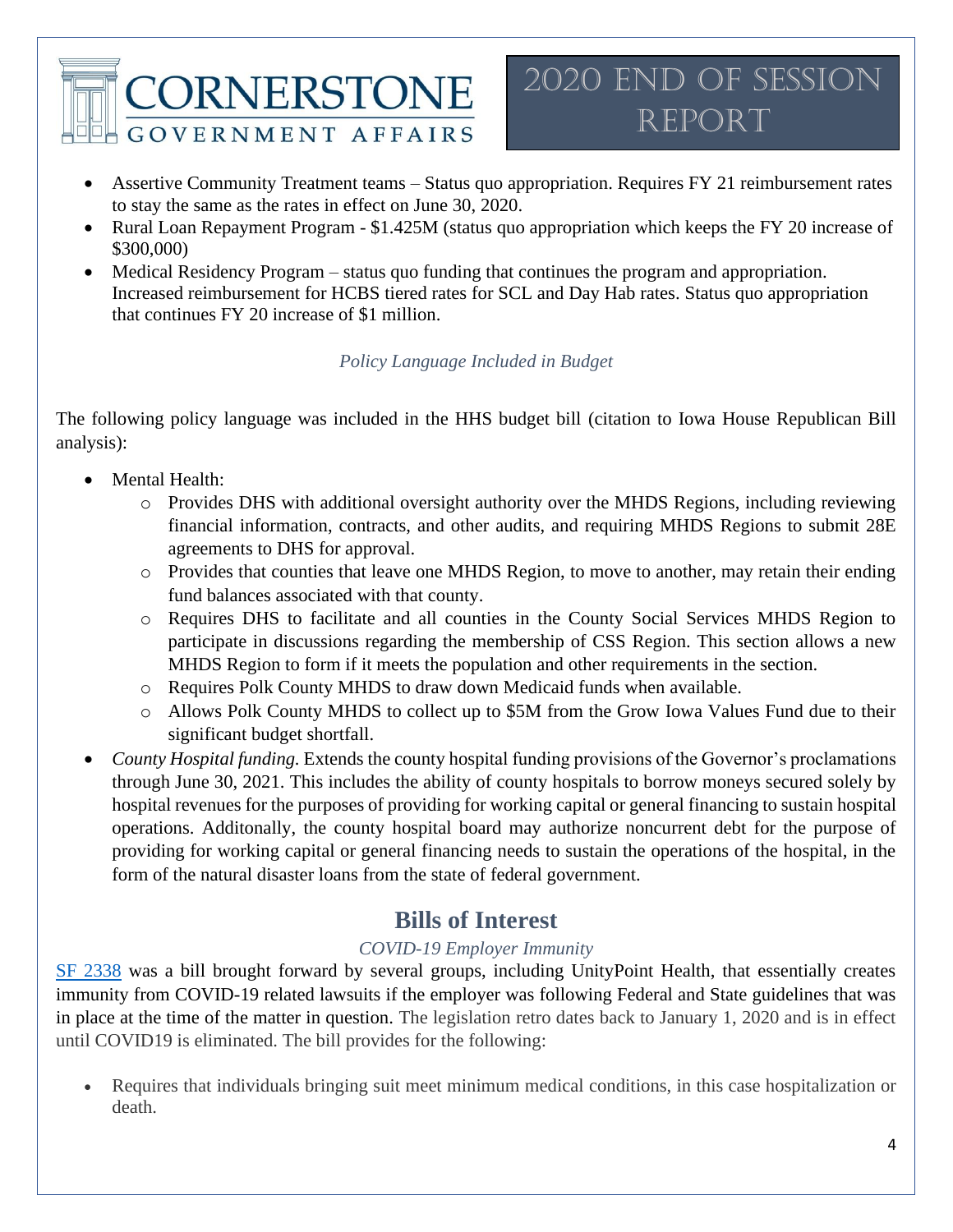### 2020 End of Session Report

- Provides protections from liability lawsuits to persons in control of a facility unless that person recklessly disregards risks or acts with malice.
- Provides protection from lawsuits if the business was in substantial compliance with federal or state regulations, orders or guidance.
- Provides protection from lawsuits to health care providers as their industry transformed to respond to COVID-19.
- Provides protection from lawsuits to those involved in providing products like disinfectants and face shields needed to fight the virus unless the person disregarded a substantial or unnecessary risk or acted with malice.
- Is retroactive to cover the entire period of the presence, to the best of our knowledge, of the coronavirus COVID-19 in Iowa.
- The bill includes protection for police and fire for workers compensation claims essentially making the police or fire worker not have to prove their work comp claim. This particular protection was added via amendment on the House floor, and both republicans and democrats voted for its addition.

The bill was brought forward after the legislature returned from its suspension to ensure that businesses and health care providers would be protected from suit if they were acting in good faith to care for their patients, employees and consumers. The underlying bill was the medical malpractice hard cap bill that was amended (hard cap provisions taken out) in the House to include these employer immunity protections; the Senate then passed the language the House sent over. The bill passed on mostly party-line votes. The governor has thirty days to sign the legislation.

Section 6 of the bill deals specifically with health care providers. A summary of the protections can be found [here](http://www.iowahouserepublicans.com/wp-content/uploads/SF2338-MedMal-COVID-Liability.pdf) (IA House Republican Bill analysis); pertinent excerpt below:

*Liability of health care providers* (686D.6) New code section- A health care provider shall not be liable for civil damages for causing or contributing, directly or indirectly to the death or injury of an individual as a result of the health care provider's act of omission while providing or arranging health care in support of the response to COVID-19 including:

- Injury or death resulting from screening, assessing, diagnosing, caring for, or treating individuals with suspected or confirmed cases of COVID-19
	- o Prescribing, administering, or dispensing a pharmaceutical for off-label use to treat a patient with a suspected or confirmed cases of COVID-19
- Acts or omissions while providing health care unrelated to COVID-19 when those acts or omissions support the state's response to COVID-19 including:
	- o Delaying or canceling nonurgent or elective dental, medical, or surgical procedures or altering diagnosis or treatment in response to federal or state statute, regulation, order or public health guidance
	- o Diagnosing or treating patients outside the normal scope of the health care provider's license or practice
	- o Using medical devices, equipment, or supplies outside of their normal use for the provision of health care, including using or modifying for an unapproved use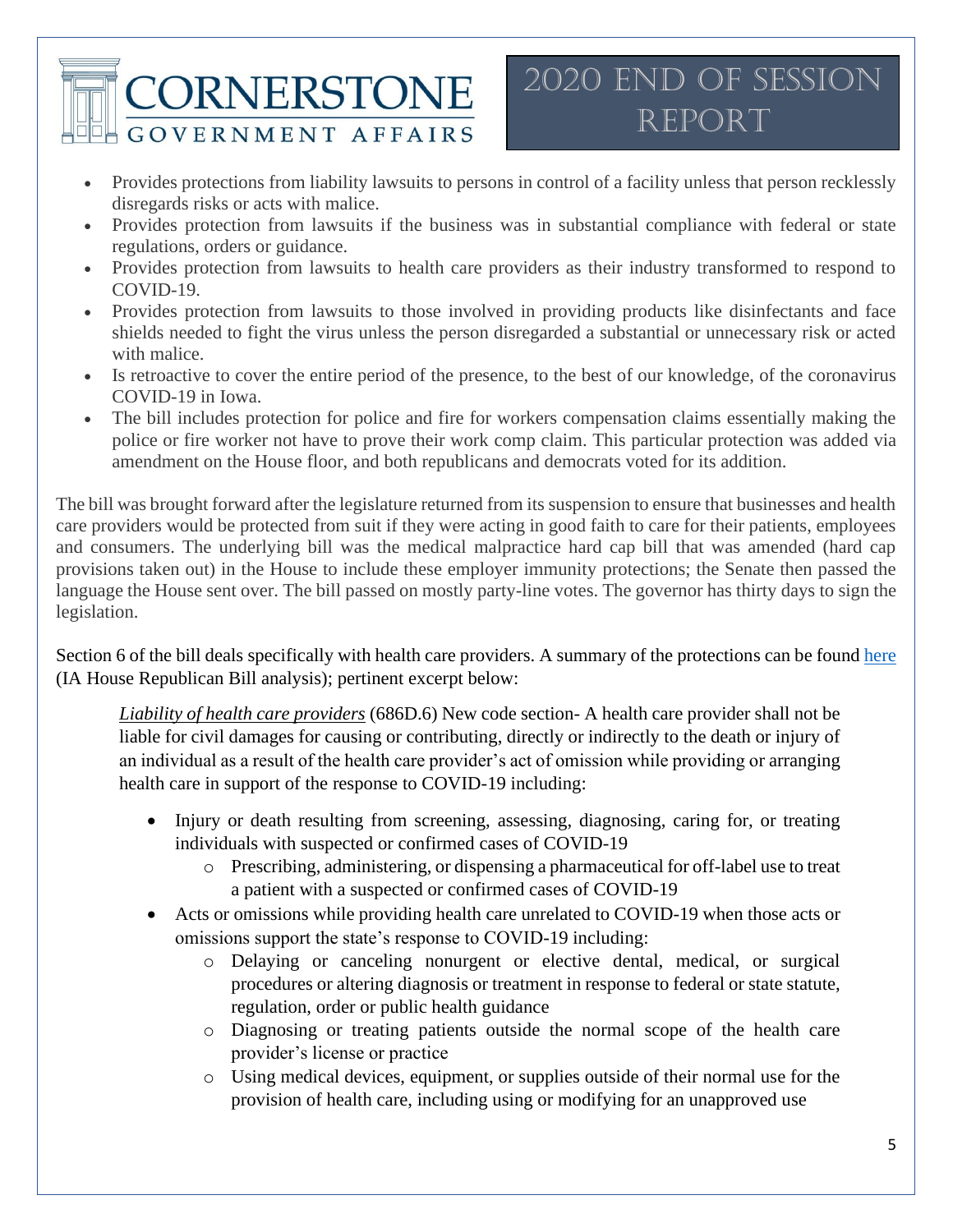- o Conducting tests or providing treatment outside the premises of a health care facility
- o Acts or omissions undertaken by a health care facility because of lack attributable to COVID-19 that renders the health care provider unable to provide the level or manner of care otherwise required in the absence of COVID-19
- o Acts or omissions undertaken by a health care provider relating to the use or nonuse of PPE
- o This does not relieve liability for civil damages for any act or omission which constitutes recklessness or willful misconduct

#### *Telehealth*

Over the course of the session, several telehealth proposals were introduced and discussed. The main bill was [HF2192,](https://www.legis.iowa.gov/legislation/BillBook?ga=88&ba=hf2192) which was amended by the House and the Senate several times. The House version evolved over time but towards the end of session included language for full parity for all types of telehealth services, regardless of the location of the provision of the services. The Senate introduced language that included tiers for parity that distinguished 100% payment parity when patient is located at the facility, 65% parity for medical services when person is not located at the facility, and then 95% for behavioral health services when the person is not located at the facility. The provider community was not supportive of this language as it would codify floors where providers would lose money in the provision of care if the floor was what was paid. Wellmark and insurance companies were supportive as this was very close to what their current contract arrangements laid out.

As it became clear that there was no pathway to find a middle ground between the House and Senate, we pushed for an agreement to be reached between the insurance companies and providers. Under pressure from the House, Wellmark agreed to 100% parity through February 1, 2021. Wellmark's initial offer had telehealth payment parity ending on December 31, 2020. This extension of parity will continue the conversation into next session, which is a positive. After some additional back and forth we agreed to remove all telehealth language from the legislation that remained alive in various bills.

#### *Future Ready Iowa*

One of the Governor's top priority bills—a bill making changes to Future Ready Iowa, [HF 2589,](https://www.legis.iowa.gov/legislation/BillBook?ga=88&ba=hf2589) passed the House and Senate with a slight amendment compared to the Governor's original bill. The amendment took out the high school diploma program that would have been administered by a private company. All other provisions of the bill remained in place. Below are highlights of the bill. The Governor has thirty days to sign the bill into law.

- o Apprenticeships: Creates an expanded Apprenticeship Opportunities Program to encourage the sponsors of programs with fewer than 20 apprenticeships to maintain the program.
- o Childcare: Creates the Iowa Child Care Challenge Fund under the Department of Workforce Development to encourage businesses and to increase the availability of childcare. Includes requirements for matching grants. Uses money from the Employer Innovation Fund for the challenge fund, in amounts determined by the Department of Workforce Development.
- o Workforce Diplomas: Requires the Department of Workforce Development to develop a pilot program to assist older students in obtaining a high school diploma while developing technical skills. Includes program requirements. Computer Science: Establishes requirements for K-12 computer science education,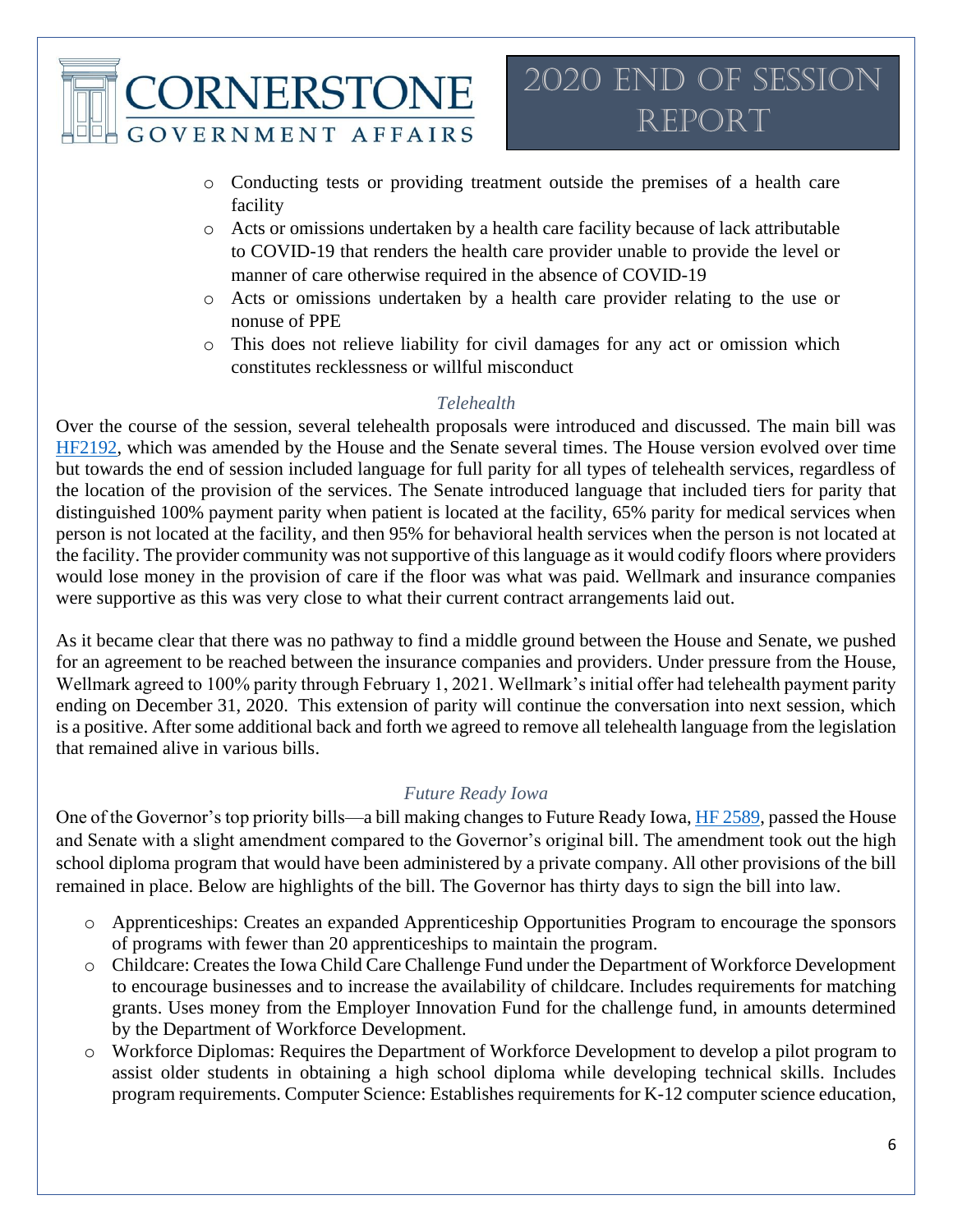

including instruction standards. Weighting: Makes a work-based learning coordinator eligible for supplementary weighting for shared operational funding.

o Future Ready Iowa Skilled Workforce Last-Dollar Scholarships: Expands the definition of eligible students and requires the adoption of rules on the approval of educational and training programs. Includes provisions on expansion. Senior Year Plus Program and Postsecondary Enrollment Options: Eliminates part-time student references.

#### *Noneconomic Damages Cap Bill*

Over the last two years, the health care provider community has worked on legislation that would set a hard cap on noneconomic damages in medical malpractice suits at \$750,000 [\(SF 2338\)](https://www.legis.iowa.gov/legislation/BillBook?ga=88&ba=sf2338). Each year the bill proved difficult to move in the Republican controlled House, who has a slim majority over democrats (53-47), as a group of Republican attorney legislators locked up in opposition to the bill due to concerns with the concept of a cap in all cases for this type of damage calculation. This year was no exception and the bill failed to clear the House of Representatives. The topic may be revisited in future sessions if the Iowa House Republicans pick up additional seats. However, if the House flips to democratic control, the bill would be a nonstarter with democrats.

#### *Medical Cannabis*

The House and Senate passed [HF 2589](https://www.legis.iowa.gov/legislation/BillBook?ba=HF2589&ga=88) this year. The bill adds conditions that qualify for the use of the Iowa approved medical cannabis program—severe, intractable autism with self-injurious or aggressive behaviors and post traumatic stress disorder. Gives more types of providers the authority to write prescriptions and by increasing the cap to 4.5 grams for a 90 day period; the bill eliminates the 3% cap all together. The bill also allows for terminally ill patients to exceed the cap for THC laid out in the bill. There are also employer protections in the bill that allows employers to regulate the use of marijuana. Once enrolled, the governor will have thirty days to take action on the bill.

#### *Background Check for Health Care Employers*

[SF 2299](https://www.legis.iowa.gov/legislation/BillBook?ga=88&ba=SF%202299) passed the House and Senate unanimously and allows for health care employers to have access to more rapid hiring of prospective employees. The bill was successfully pushed by several provider groups and essentially allows an employer to conditionally hire a prospective employee if they have started the process of the state background check (SING check) and have results back on a third party vendor background check. The bill language defines what constitutes a comprehensive background check by a third party and directs various provider association to vet and approve companies offering these services. The Governor signed the bill on June  $1<sup>st</sup>$ .

#### *Loan Repayment Program: Private Consolidation*

[SF 2118](https://www.legis.iowa.gov/legislation/BillBook?ga=88&ba=SF%202118&v=e) is a bill that makes changes to the loan repayment programs under the rural physician loan repayment program, the health care professional recruitment program, or the health care loan repayment program. The Governor signed the bill in March and it is in effect. Once a person is designated as an individual who is a recipient under one of these programs, their eligibility does not get disqualified if they refinance their loans through a private lender, or consolidate with a different lender. Prior to this bill, individuals who had refinanced their loans were being disallowed to benefit via these programs.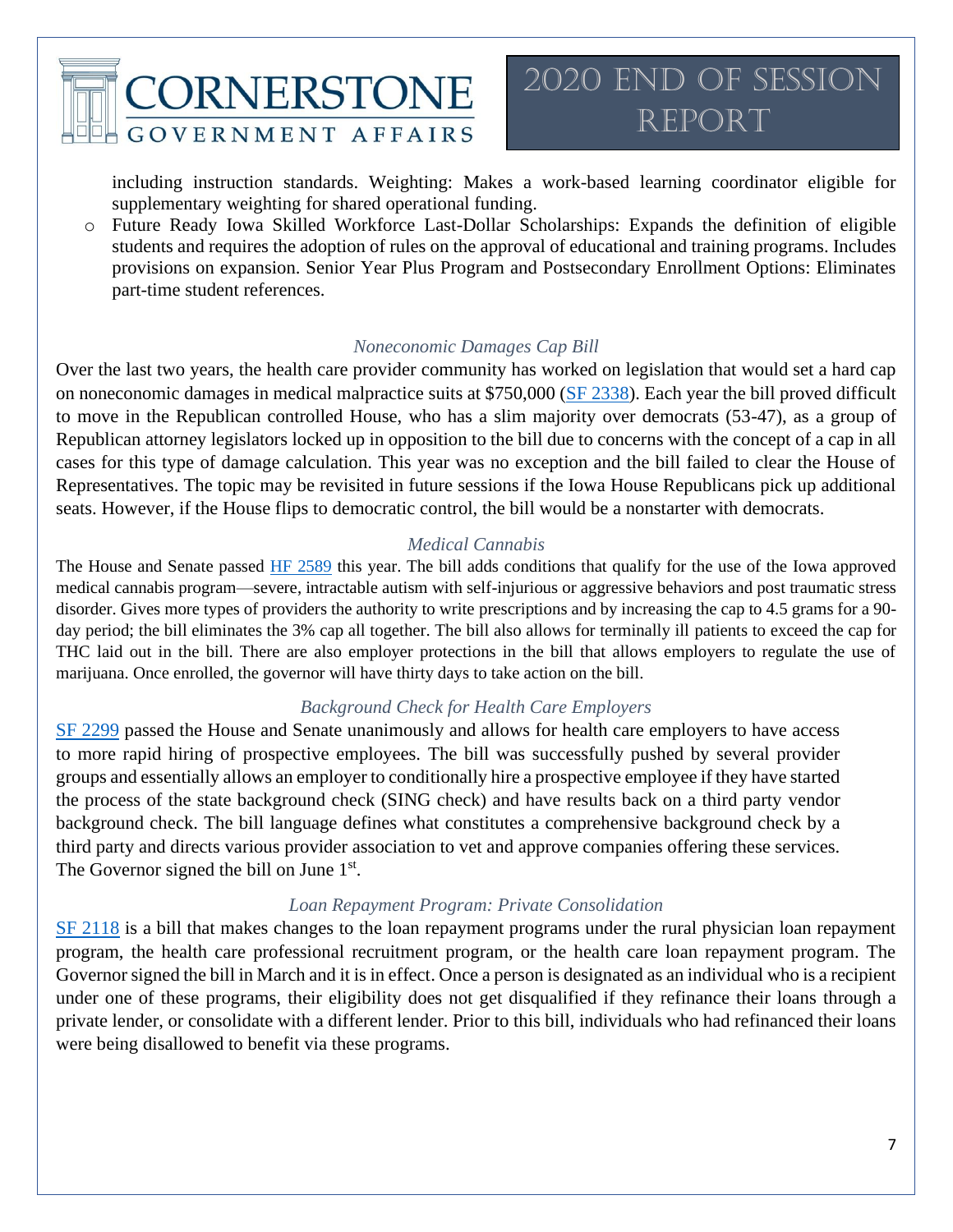#### *School Based Telehealth*

[SF 2261](https://www.legis.iowa.gov/legislation/BillBook?ga=88&ba=sf2261) is a bill that deals with school based telehealth. The bill lays out how a school can go about implementing voluntary behavioral health screenings, covering topics like parental consent, notification to the students primary care provider. The bill requires private insurance and Medicaid to provide coverage/reimbursement for the use of these services by the student to the medical professional (however, not full 100% parity for private payers—Medicaid would be 100% parity). The bill describes how a student can establish a provider-patient relationships via telemedicine in school setting. This relationship is established when the student, with consent of parent/guardian seeks assistance from a mental health professional, the mental health professional agrees to undertake diagnosis and treatment and the relationship is established through an initial in-person consultation with the mental health professional.

The bill also establishes the responsibilities of the school district and the professional. The public and nonpublic schools/AEAs can provide this option under these parameters:

- 1. Provide a secure, confidential, and private room and the technology necessary to deliver such services,
- 2. Maintain consent forms for each academic year in which the student receives services,
- 3. Maintain scheduling requests and provide access to the room by an appropriately trained school employee or school nurse,
- 4. Ensure that no school employee is present in the room at the time of the student's appointment,
- 5. Provide information to the student about how and to whom to report inappropriate behavior by the mental health professional,
- 6. Provide access to the student's parent/guardian to participate in the session,
- 7. Ensure that the school does not have access to or handle any of the student's medical records related to the provision of telehealth mental health services, and
- 8. Ensure that the school is not responsible for billing for the services provided.

Moreover, the provider must meet the following conditions:

- 1. May not prescribe any new medication (if prescriptive authority is within their scope of practice)
- 2. May alter or discontinue use of an existing prescription (if within their scope of practice) after consultation with the student's parent/guardian
- 3. Consult with the student's primary care provider prior to the initiation of telehealth services in a school for the purpose of coordinating the student's medical care
- 4. Plan shall ensure regular contact between the two providers
- 5. If the student does not have a primary care provider, shall provide a list of local providers to the student's parent/guardian
- 6. Notification of the student's parent/guardian of the time, place of the telehealth visit, and the means for them to participate in each session
- 7. Shall not share any protected health information with school employees unless there is a serious and imminent threat to the student or others

#### *Elderly Waiver Cap Removal Bill*

[SF 2345](https://www.legis.iowa.gov/legislation/BillBook?ga=88&ba=sf2345) eliminates the elderly waiver cap for Medicaid services provided to someone on the elderly waiver. This cap was in place before managed care was implemented in Iowa and essentially created a cap within a capitated system. Assisted living services are paid by Medicaid for those who are on the elderly waiver in Iowa. This bill removes administrative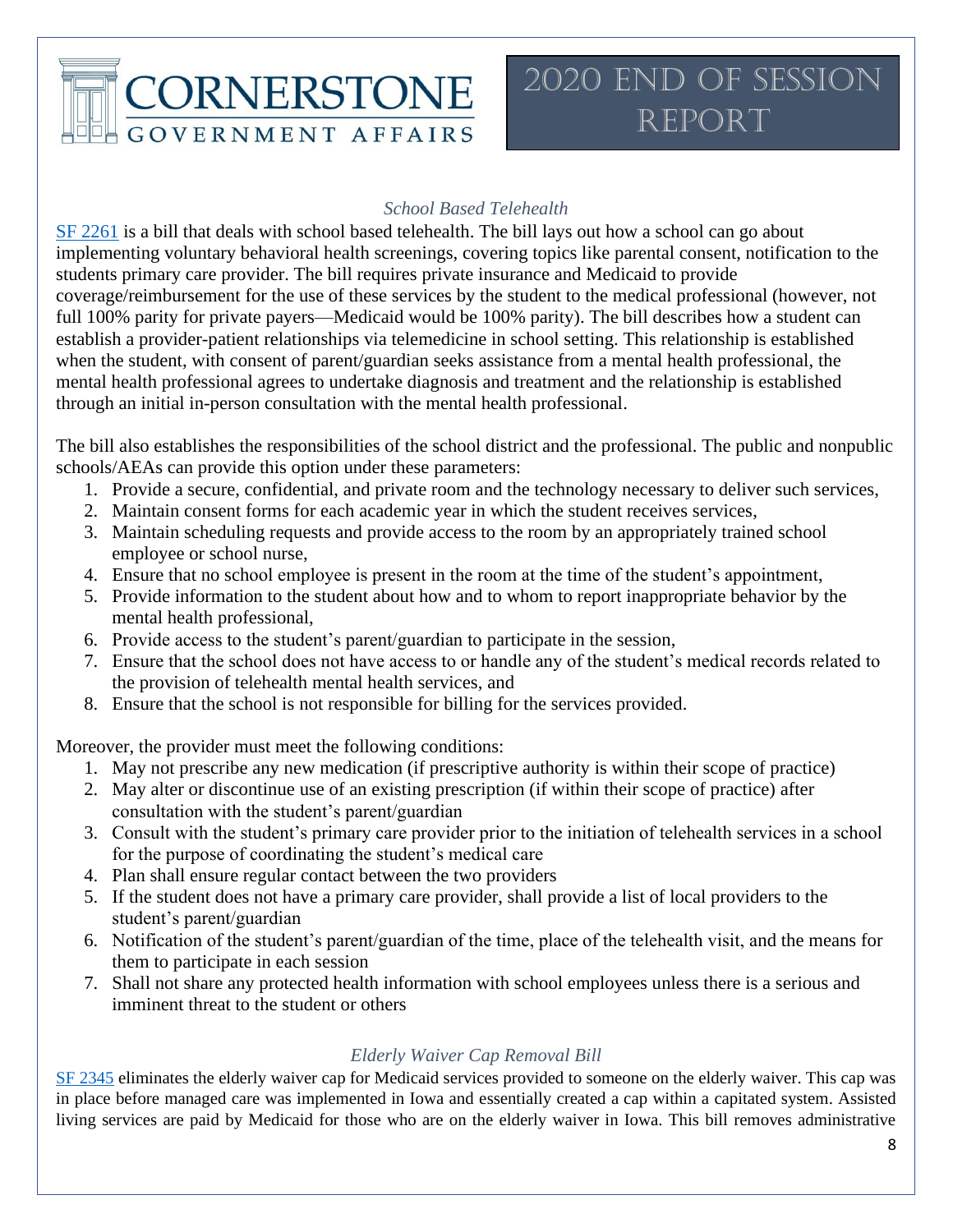### 2020 End of Session Report

burden for providers offering AL services to EW individuals. The bill was signed by the Governor in June and passed both chambers unanimously.

#### *Emergency Medical Services*

There was no movement on emergency medical services this year, although there were many bills that were introduced and considered by the House and Senate. The bills that were introduced were as follows:

- [HF 2602.](https://www.legis.iowa.gov/legislation/BillBook?ga=88&ba=hf2602) A bill for an act relating to county emergency medical services by modifying provisions relating to optional taxes for emergency medical services.(Formerly HF 2434, HSB 631.)
- [HF 658.](https://www.legis.iowa.gov/legislation/BillBook?ga=88&ba=hf658) A bill for an act increasing certain penalties for speeding in a motor vehicle, providing for the use of the additional moneys, and including applicability provisions. (Formerly HSB 191.)
- [SF 2283.](https://www.legis.iowa.gov/legislation/BillBook?ga=88&ba=sf2283) A bill for an act relating to authorized training programs for certain emergency medical care providers and including effective date provisions. (Formerly SSB 3139.)
- [HF 2224.](https://www.legis.iowa.gov/legislation/BillBook?ga=88&ba=hf2224) A bill for an act appropriating certain tax receipts concerning internet fantasy sports contests and sports wagering to the emergency medical services fund.(Formerly HSB 508.)

Disagreement between the House and the Senate on what they were willing to pass negated the passage of all of these bills. Towards the last days of session, the House amended the training centers bill to include the contents of HF 2602, which was a nonstarter in the Senate. At the end of the day, due to disagreement between the House and Senate negated any movement.

#### *Prisoner Medical Expenses*

[SF 2191](https://www.legis.iowa.gov/legislation/BillBook?ga=88&ba=sf2191) is a bill that has final resolution after years of disagreement between hospitals, law enforcement, and cities and counties, on who is responsible for the payment of prisoner's medical expenses. The bill provides that a prisoner has the primary responsibility to pay for their medical expenses while in jail. The jail must request available sources of health insurance or other benefits at the time the prisoner is taken into custody. If identified, the jail is supposed to deliver the information to the hospital or medical provider at the time the prisoner presents to the medical setting. The hospital/medical provider is required to request from the jail this same information when the prisoner is brought in. If health insurance is denied or other benefits are not available to pay for medical aid provided to a prisoner, a hospital or medical provider shall submit any bill for reimbursement to the jail within 60 days of treatment or shall submit any written denial of coverage to the jail within 60 days of receipt of the denial, whichever is applicable. The jail shall submit the bill for reimbursement within 30 days of receipt of the bill and shall remit payment to the hospital or medical provider in the jail's next billing cycle. The rate the jail pays the hospital will be whatever contracted rate between the two organizations, or if no contract exists, the Medicare rate.

#### *Tax Omnibus Bill*

The final agreed-upon tax omnibus bill, [HF 2641,](https://www.legis.iowa.gov/legislation/BillBook?ga=88&ba=HF2641) contained dozens of provisions related to taxes in Iowa, along with other items. Some of the high level provisions of the bill that may be of interest include:

- *Paycheck Protection Program:* Division XIV excludes the forgiven loan proceeds a business receives through the federal Paycheck Protection Program (PPP)from taxable income for Iowa income tax purposes.
- *Personal Stimulus Payments:* Division XVI exempts the income taxpayers receive through the federal CARES Act in the form of stimulus tax refund payments from the State income tax. The CARES Act payments equal a maximum of \$1,200 per taxpayer and \$500 per dependent.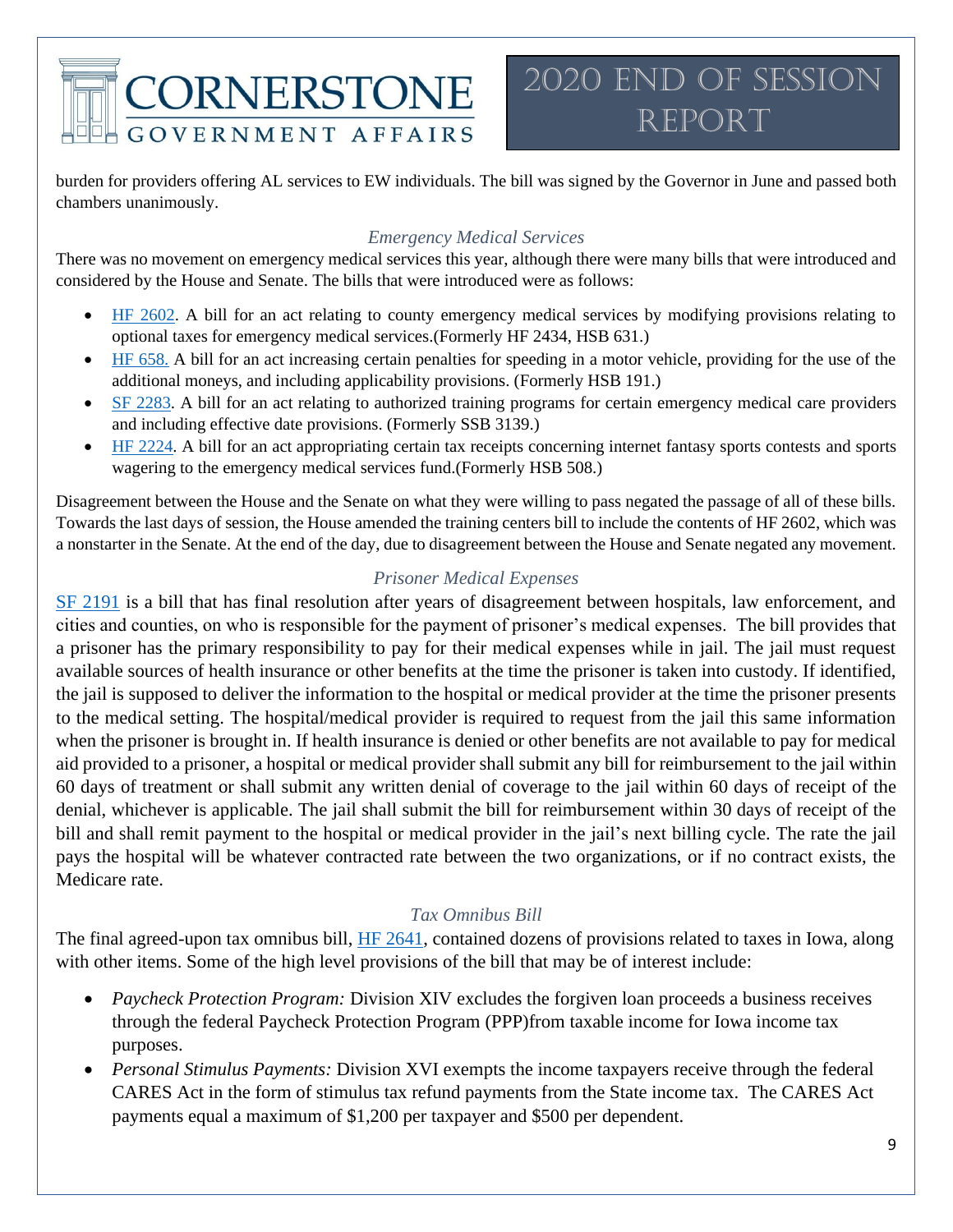## 2020 End of Session Report

- *IEDA Small Business Relief Grant Program*: Division XVIII exempts any financial assistance grant provided to a business by the Iowa Economic Development Authority under the Iowa Small Business Relief Grant Program from Iowa income tax. The change is effective upon enactment and applies retroactively to any tax year ending on or after March 23, 2020.
- "*Coupling*": Division XIX changes how Iowa tax law couples with federal Internal Revenue Code references to depreciation schedules known as "Section 179 expensing." The current coupling provision in the Iowa Code does not automatically couple with future changes to the federal tax code related to Section 179 expensing. With this change, Iowa will automatically couple with future federal tax law changes in this tax item.
- *529 Plans for Apprenticeships:* Division XX allows funds in an Iowa Educational Savings Plan Trust (529 Plan) to be used for participation in a certified apprenticeship program.

#### *Bills that Died*

Several bills died throughout the course of the session that we were monitoring or against. Those bills and their descriptions can be found below.

*Midwifery Licensure.* [HSB 522,](https://www.legis.iowa.gov/legislation/BillBook?ga=88&ba=hsb522) a bill that deals with midwifery licensure, had a subcommittee scheduled and heard but did not advance in full committee. The bill is a perennial issue that is brought before the legislature and would allow "lay midwives" to be licensed by the state. There is significant public safety concerns with the allowance of this type of practice. Provider groups have stayed solid in their commitment to oppose this type of licensure bill in Iowa.

*Anti-Vaccination Bills*. Iowa saw a significant uptick in anti-vaccination activity at the statehouse this year due to a more formalized coalition of anti-vaccination supporters (Informed Choice Iowa). Several anti-vaccination bills were introduced and considered at the Capitol this session. Although there were no outright vaccination "bans" included in the bills, several of the bills dealt with additions to education reporting from the IDPH, or information to be included in a child's death certificate, that would potentially raise vaccination effectiveness concerns amongst parents as a result. These bills all died and did not see floor debate. See [HF 2141,](https://www.legis.iowa.gov/legislation/BillBook?ga=88&ba=sf2141) [SF 2302,](https://www.legis.iowa.gov/legislation/BillBook?ga=88&ba=sf2302) [SF 2173,](https://www.legis.iowa.gov/legislation/BillBook?ga=88&ba=sf2173) [SF 2171,](https://www.legis.iowa.gov/legislation/BillBook?ga=88&ba=sf2171) [SF 2170,](https://www.legis.iowa.gov/legislation/BillBook?ga=88&ba=sf2170) [SF 2172,](https://www.legis.iowa.gov/legislation/BillBook?ga=88&ba=SF%202172) [SF 2169,](https://www.legis.iowa.gov/legislation/BillBook?ga=88&ba=sf2169) [HF 2139,](https://www.legis.iowa.gov/legislation/BillBook?ga=88&ba=hf2139) and [SF 2174.](https://www.legis.iowa.gov/legislation/BillBook?ga=88&ba=sf2174) The Physician community, provider community and public health advocates banned together in opposition to all of these bills due to concerns they eroded the integrity of Iowa's vaccination programs and rates.

*Surgical Smoke.* [HSB 510](https://www.legis.iowa.gov/legislation/BillBook?ga=88&ba=hsb510) was introduced and considered by a subcommittee in the House. The bill would require hospitals and surgical centers to adopt policies to eliminate surgical smoke through the use of a smoke evacuation system for each procedure that generates surgical smoke by July 1, 2021. The bill was questioned by hospitals and providers who pointed out that not every hospital/surgery center provides the same types of surgeries and many are already implementing surgical smoke mitigation systems currently. The bill was introduced by Rep. Bobby Kauffman who introduced the bill for one of his constituents who was a nurse and requesting it.

*Health Care Data.* Rep. Joel Fry introduced a bill early in session that dealt with the health care data that the Iowa Hospital Association currently receives from the state via a memorandum of understanding. After a bill that was passed last year, the data was set to go out for an RFP to allow other groups to bid on the data and potentially